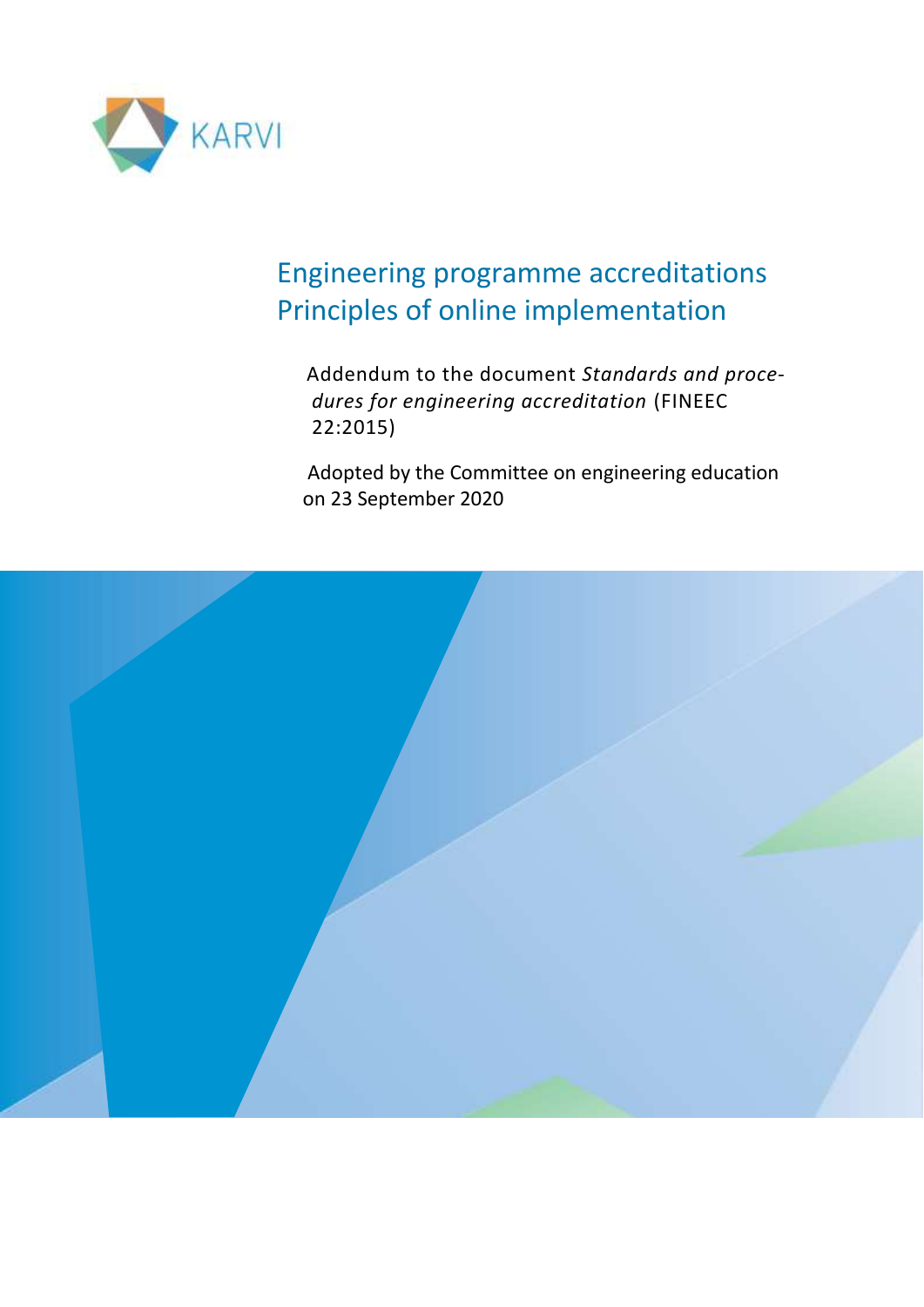## Process and online implementation of engineering programme accreditations

FINEEC's engineering programme accreditations, which may lead to the award of a EUR-ACE quality label, can be implemented either fully or partly online. The implementation method of the accreditation will not affect the accreditation team's assessment, the price of the accreditation or the award of the EUR-ACE quality label.

Online implementation is possible at all stages of the accreditation process:

- o agreement negotiations between FINEEC and the HEI
- o the HEI's self-assessment
- o meetings of the Expert group on higher education in engineering
- o training and meetings of the accreditation team
- o the accreditation visit
- o the accreditation team's and the HEI's feedback on the accreditation process.

In the accreditation agreement between FINEEC and the HEI, both parties undertake to implement the accreditation visit partly or fully online, should the situation so require. A similar undertaking is also included in the agreements made with the accreditation team members. If organising the accreditation visit on the HEI's premises is not possible, FINEEC's project manager for the accreditation will agree with the HEI on an online visit. The initiative for implementing the accreditation visit online may be made by FINEEC or the HEI.

The principles and criteria described in FINEEC'S manual Standards and Procedures for Engineering Programme Accreditation<sup>1</sup> will be applied to engineering programme accreditations regardless of the method of implementation. The accreditation process described on page 18 of the manual will also be followed in accreditations implemented online.

In an online implementation, the sections on the duration of the accreditation visit, requests for additional materials, evidence and the facilities tour will differ from the procedures described in the manual.

- $\circ$  Online implementation may affect the length of the accreditation visit, which may be longer than the two or three days referred to in the manual. The visit may also take place on the initially agreed schedule.
- $\circ$  The HEI must organise for the accreditation team an electronic workspace that gives the team access to the evidence described in the manual. During an on-site visit, these materials should be made available to the accreditation team in an evidence room arranged by the HEI.
- $\circ$  The HEI should produce the facilities tour included in the accreditation visit programme as a video implementation. The video should be recorded for the accreditation team's use either in advance or during the visit. The accreditation team should have the opportunity to ask the HEI representatives questions about the facilities tour.
- $\circ$  FINEEC reserves for the evaluation team the possibility to request additional material or organise additional hearings after the accreditation visit if the evidence obtained during

<sup>&</sup>lt;sup>1</sup> Standards and Procedures for Engineering Programme Accreditations. FINEEC 2015:22.